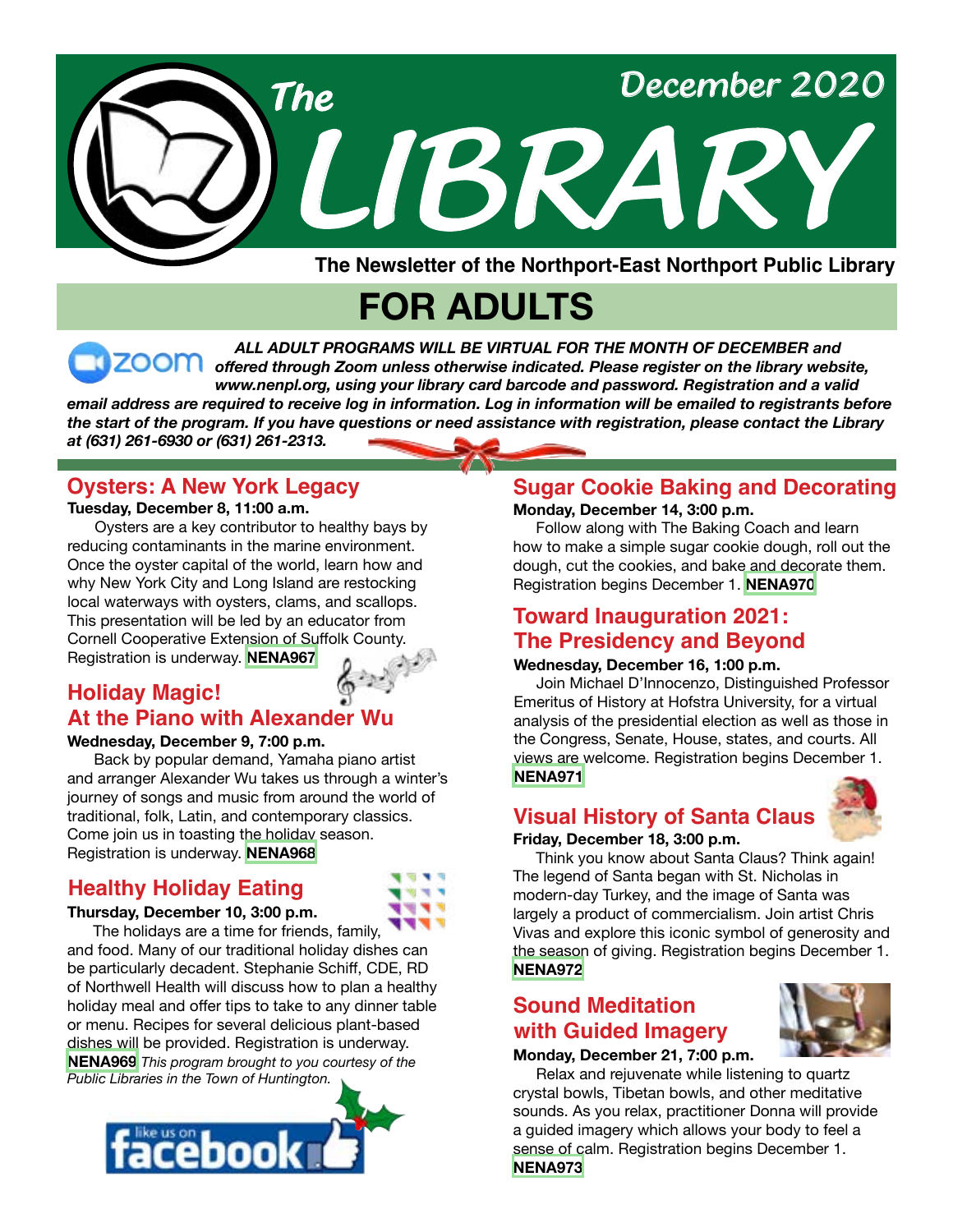# **FOR ADULTS**

## **The Craft of Writing**

**Mondays, January 11, 25, February 1, 8, 22, March 1, 1:00 p.m.**

 Each session will begin with a brief discussion of an aspect of the writing process. Participants who wish to may then read aloud short samples of their writing up to 500 words—for group discussion and analysis. The workshop is open to all genres: fiction, nonfiction, poetry, dialogue, letters to the editor, memoir, opinion pieces, etc. The workshop leader is a veteran journalist and professor. Registration begins December 21. **[NENA978](https://search.livebrary.com/record=g1102185~S43)**

# **Brain Fitness Program**

#### **Tuesdays, January 12, 19, 26, 11:00 a.m.**



 Join us for fun games and exercises to keep your mind and body in shape! A representative from Long Island Alzheimer's & Dementia Center (LIAD) will lead participants through some brain teasers, trivia, Jeopardy-style games, and chair exercises. Registration

#### begins December 21. **[NENA977](https://search.livebrary.com/record=g1102190~S43)**

*This program brought to you courtesy of the Public Libraries in the Town of Huntington.*



Language Learning & Literacy

# **Dynamic English**

**Thursdays, December 3, 17, 7:00 p.m.** Registration is underway. **[NENR281](https://search.livebrary.com/record=g1099946~S43) Thursdays, January 7, 14, 21, 28, February 4, 11, 25,**

 **7:00 p.m.**

Registration begins December 21. **[NENR287](https://search.livebrary.com/record=g1100908~S43)** Develop your English vocabulary, grammar, reading, and pronunciation with this friendly English conversation group.

# **Let's Learn English**

#### **Fridays, December 4, 11, 18, 2:00 p.m.**

In this fun, interactive beginners' program you will learn Basic English vocabulary, pronunciation, conversation, and reading and writing skills in collaboration with Literacy Suffolk. New students may apply through Literacy Suffolk and be matched with a personal tutor to help you on your English language journey. Registration is underway. Call 631-261-2313 ext 210 to register.



# **Medicare Counseling (by phone)**



 A volunteer from the Health Insurance Information Counseling Assistance Program (HIICAP) will answer your questions about Medicare and supplementary insurance in a one-on-one phone consultation. Registration begins December 1.

# **Medicine Collection**

#### **(N & EN) Wednesday, December 9, 3:30-6:30 p.m.**

 The Northport Police Department and the Suffolk County Sheriff's Office will



collect unused or expired prescription and over-thecounter medications. Proper disposal of these items is essential for risk reduction and environmental protection. No questions asked and no personal information is required. **Northport building:** Items in pill form only. **East Northport building**: Items in pill form as well as hypodermic needles and liquids. The hypodermic needles must be stored in a heavy-duty plastic container with a tight-fitting, puncture-resistant lid and labeled "sharps." **All medication must be placed in plastic Ziploc bags before arrival or it will not be accepted**. *This event is cosponsored by the Northport-East Northport Community Drug and Alcohol Task Force.*

# **Pronunciation Practice**

**Mondays, December 7, 14, 5:00 p.m.** Registration is underway. **[NENR280](https://search.livebrary.com/record=g1101911~S43) Mondays, January 4, 11, 25, February 1, 8, 22, 5:00 p.m.**

Registration begins December 21. **[NENR286](https://search.livebrary.com/record=g1100864~S43)**

 Develop your English pronunciation skills with a certified Speech Language Pathologist and Accent Modification Trainer. You will learn how to use Standard American English sounds and strategies that will help you to get your point across.



# **Everyday Spanish**

**Tuesdays, January 5, 12, 19, 26, February 2, 9, 23, 4:00 p.m.**

Spanish conversation with a focus on building listening skills, improving comprehension, and mastering key vocabulary to help you start conversing in Spanish immediately. Please note: this is not a traditional leveled Spanish language class. Registration begins December 21. **[NENR288](https://search.livebrary.com/record=g1100907~S43)**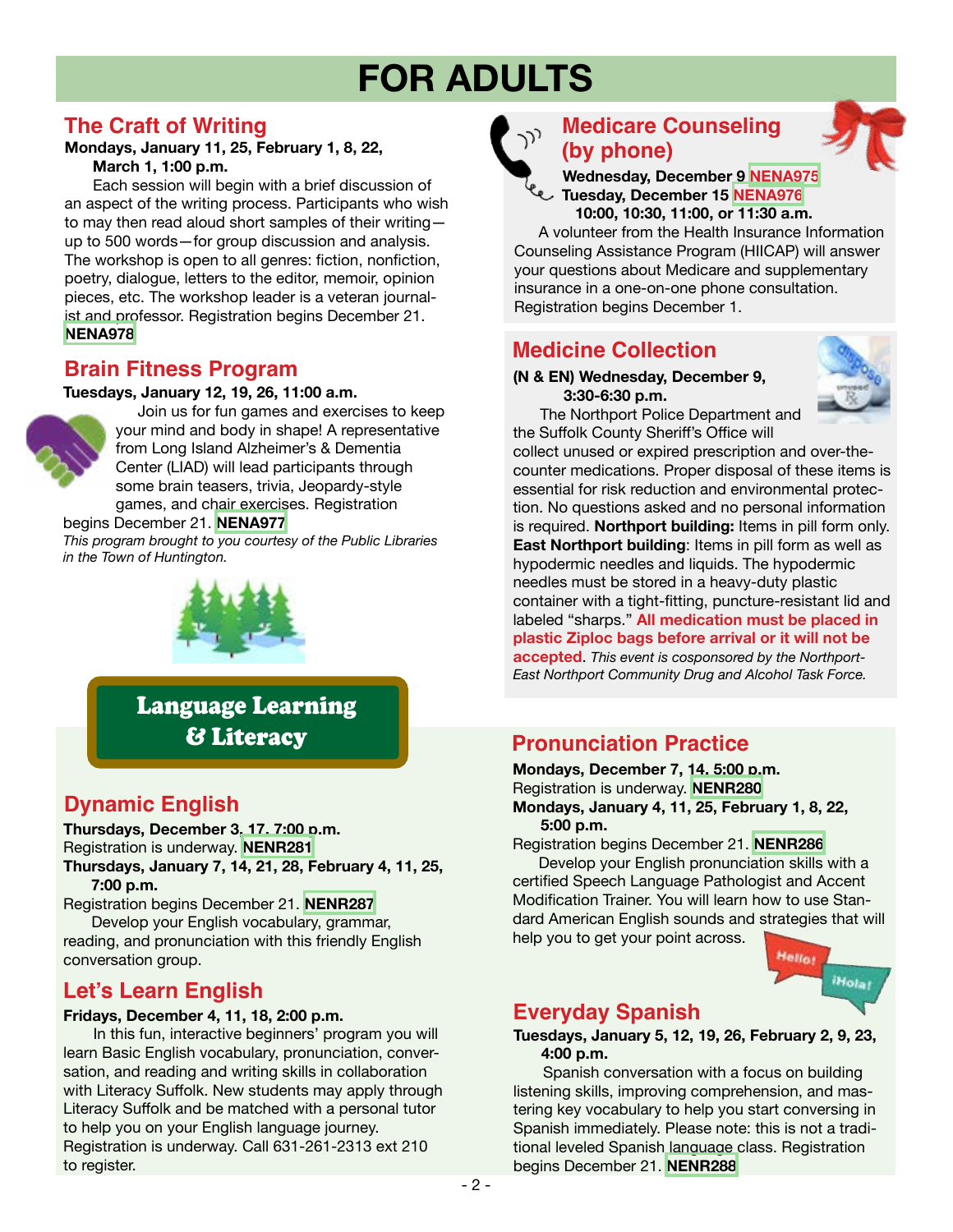# **FOR ADULTS**

# **SCORE** //

# **SCORE Small Business Workshops**

 SCORE (Service Corps of Retired Executives) Workshops are for existing as well as new businesses. Registration is underway for all workshops listed below.

# **Creating a Marketing Plan**

**Wednesday, December 2, 7:00 p.m.** Learn how to develop a marketing plan, perform

market research, track results, and more. **[NENR277](https://search.livebrary.com/record=g1101332~S43)**

# **Creating an Email Strategy**

**Monday, December 7, 7:00 p.m.**

 Learn what email marketing is and what it can do for your business by creating and customizing contact lists, templates, content, and more. **[NENR283](https://search.livebrary.com/record=g1101333~S43)**

# **Creating a Social Media Strategy**

#### **Thursday, December 17, 7:00 p.m.**

 Discuss social media networking, which platforms to use, the benefits for marketing, how to create content, and more. **[NENR284](https://search.livebrary.com/record=g1101334~S43)**



# **Page Turners: Book Discussion**



**Thursday, December 10, 2:00 p.m.** Join Page Turners leader Donna Diamond to discuss *The Power of One* by Bryce Courtenay. Print copies of the book will be available for pickup at the Northport

building Circulation Desk, or you may access a copy of the ebook on the library Downloads page: **[www.nenpl.org/down](http://www.nenpl.org/downloads/index.php)[loads/index.php](http://www.nenpl.org/downloads/index.php)**

Registration begins December 1. **[NENA974](https://search.livebrary.com/record=g1102072~S43)**

# *Email Newsletters from the Library!*

Get the scoop on the latest bestseller lists, new books, reading recommendations, computers and technology, and other topics. Request books or audiobooks directly from the email newsletters with just a click. The Library sends emails throughout the month on many subjects of interest. Select the email

alerts that interest you. Visit **[www.nenpl.org/](http://www.nenpl.org/newsletters) [newsletters](http://www.nenpl.org/newsletters)** and sign up today!



# **Computer Classes**

**via & GoTo**Meeting

# **All About Streaming Services**

#### **Tuesday, December 1, 7:00 p.m.**

 There are ways to access TV and movies other than using a cable provider. In this class you will learn about Internet-based streaming and the services available from various providers, including the Library. Registration is underway. **[NENC386](https://search.livebrary.com/record=g1100039~S43)**

# **Introduction to QuickBooks (part 1 of a 3-part series)**



#### **Thursday, December 3, 7:00 p.m.**

 This lecture and demo class teaches the fundamentals of QuickBooks including creating a Chart of Accounts, understanding Items, Asset, Liability, and Equity Accounts, and creating invoices. Accounting or bookkeeping knowledge and basic computer skills required. Registration is underway. **[NENC363](https://search.livebrary.com/record=g1101336~S43)**

# **Intermediate QuickBooks (part 2 of a 3-part series)**



#### **Tuesday, December 8, 7:00 p.m.**

 Learn additional features of QuickBooks, including customizing for your business, transactions in modules, banking, reporting, and creating new accounts. Introduction to QuickBooks or equivalent skills are required. For intermediate and advanced computer users. Registration is underway. **[NENC366](https://search.livebrary.com/record=g1084686~S43)**

# **Advanced QuickBooks (part 3 of a 3-part series)**



#### **Thursday, December 17, 7:00 p.m.**

 Learn advanced features of QuickBooks including working with Reports, Assets and Liabilities, properly depreciating assets, and implementing comparable equity for long-term liabilities. Intermediate QuickBooks or equivalent skills are required. For intermediate and advanced computer users. Registration is underway. **[NENC368](https://search.livebrary.com/record=g1093205~S43)**

# **Computers for Home Use: Microsoft Excel**

#### **Thursday, January 7, 7:00 p.m.**

 Learn how to use Microsoft Excel to manage your personal finances. Create a check register and format it for bank reconciliation, track investments and expenses, and create a simple database. Basic knowledge of Excel is required. Registration is underway. **[NENC401](https://search.livebrary.com/record=g1100159~S43)**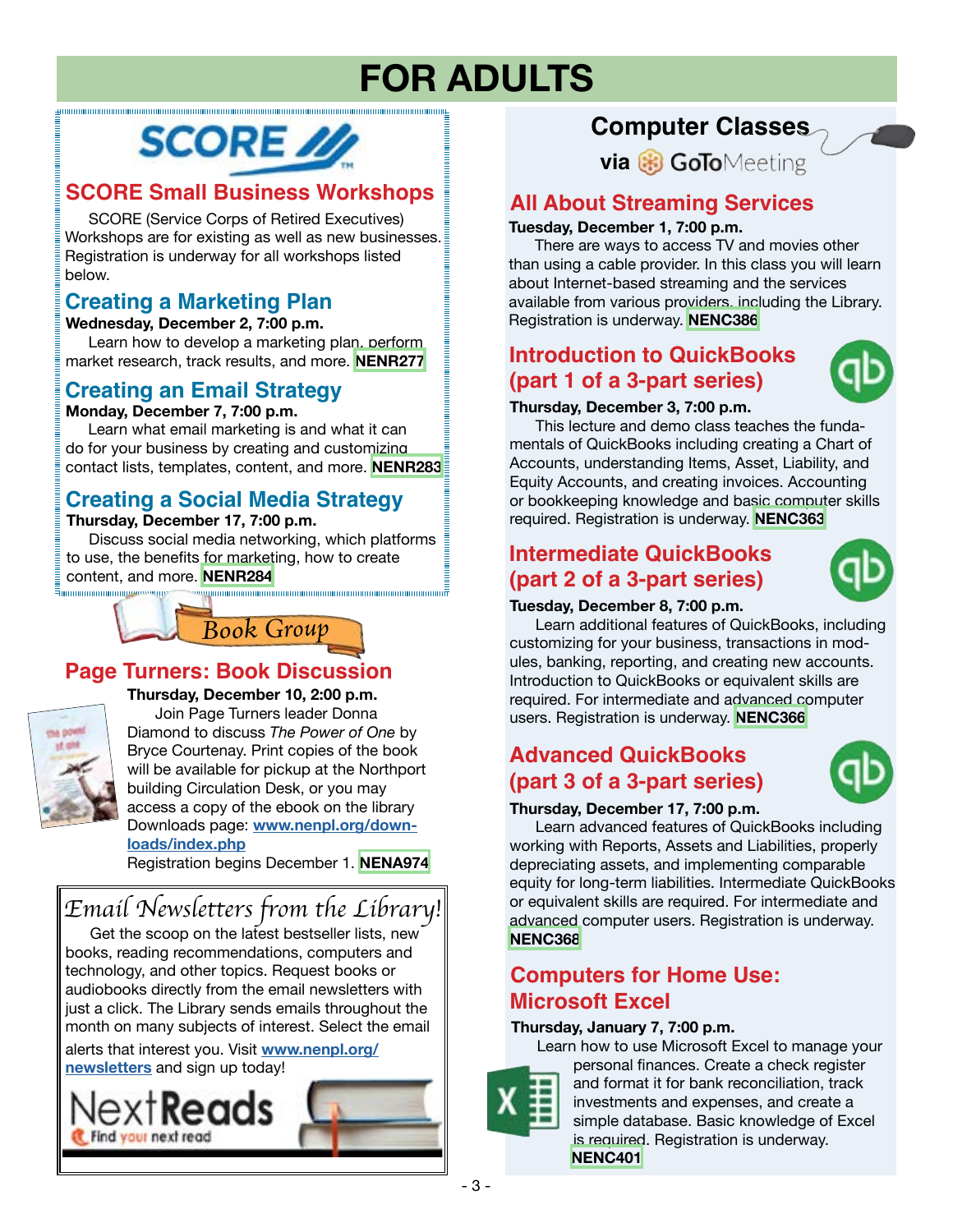# **FOR TEENS**

*ALL TEEN PROGRAMS WILL BE VIRTUAL FOR THE MONTH OF DECEMBER and offered through Zoom unless otherwise indicated. Please register on the library website, www.nenpl.org, using your library card barcode and password. Registration and a valid email address are required to receive log in information. Log in information will be emailed to registrants before the start of the program. If you have questions or need assistance with registration, please contact the Library at (631) 261-6930 or (631) 261-2313.*

#### **Registration for the following Teen Programs begins December 1.**

# **Winter Wonderland Pop-Up Cards**

#### **Monday, December 14, 7:00–8:30 p.m.**

Artist Chris Vivas presents a tutorial on how to make your own pop-up cards! Have your creation pop out at you or slide across the page. The materials for this program may be picked up at the Northport building Teen Center upon registration. **[NENY773](https://search.livebrary.com/record=g1102147~S43)**

### **Macramé Bracelet**

#### **Monday, December 28, 7:00–7:45 p.m.**

Using embroidery thread and a simple pattern, you will learn how to make a beautiful bracelet. The materials for this program my be picked up at the Northport building Teen Center upon registration. **[NENY776](https://search.livebrary.com/record=g1102148~S43)**



# **Take and Make Kits**

Registration and pick up begin December 1. All kits are to be picked up at the Northport building Teen Center.



# **Winter-Themed Tea Towel**

 Use fabric paint, a stencil, and a sponge brush to make two festive towels to display or give as a gift. **[NENY778](https://search.livebrary.com/record=g1102203~S43)**



#### **DIY Wooden Gingerbread House**

 Assemble and decorate a gingerbread house to display all season long. **[NENY779](https://search.livebrary.com/record=g1102214~S43)**



### **Gingerbread House Door Knob Hanger**

 Bring the joy of the season to a family member or friend with this festive door knob hanger. **[NENY782](https://search.livebrary.com/record=g1102215~S43)**

**Registration for the following Teen Volunteer Opportunities begins December 1.** *Open to students in grades 7–12*

# **Teen Advisory Board: Bullying Prevention**

#### **Tuesday, December 8, 7:00–8:00 p.m.**

 Join us for this program on bullying prevention. We will discuss what a bully is, how to spot a bully, and how to deal with a bully. You will also learn skills to help build your awareness and confidence. **[NENY780](https://search.livebrary.com/record=g1102152~S43)**

# **Dog Biscuits for the Town of Huntington Animal Shelter**



**Tuesday, December 15, 7:00-8:00 p.m.**

Join The Baking Coach and make dog treats to donate to the pooches at the Town of Huntington Animal Shelter. Earn two hours of volunteer time in total for making the biscuits and delivering them to the Northport building Adult Reference Desk. Please deliver your biscuits no later than December 21. **[NENY781](https://search.livebrary.com/record=g1102234~S43)**

**When you can't get to the Library in person, take advantage of these online and remote services. Downloads and streaming services are available with your teen library card barcode and password.** 

- **Download ebooks and audiobooks with Libby and OverDrive**
- **Stream music, movies, and TV shows from Hoopla**
- **Stream movies from Kanopy**
- **Read magazines online with Flipster**

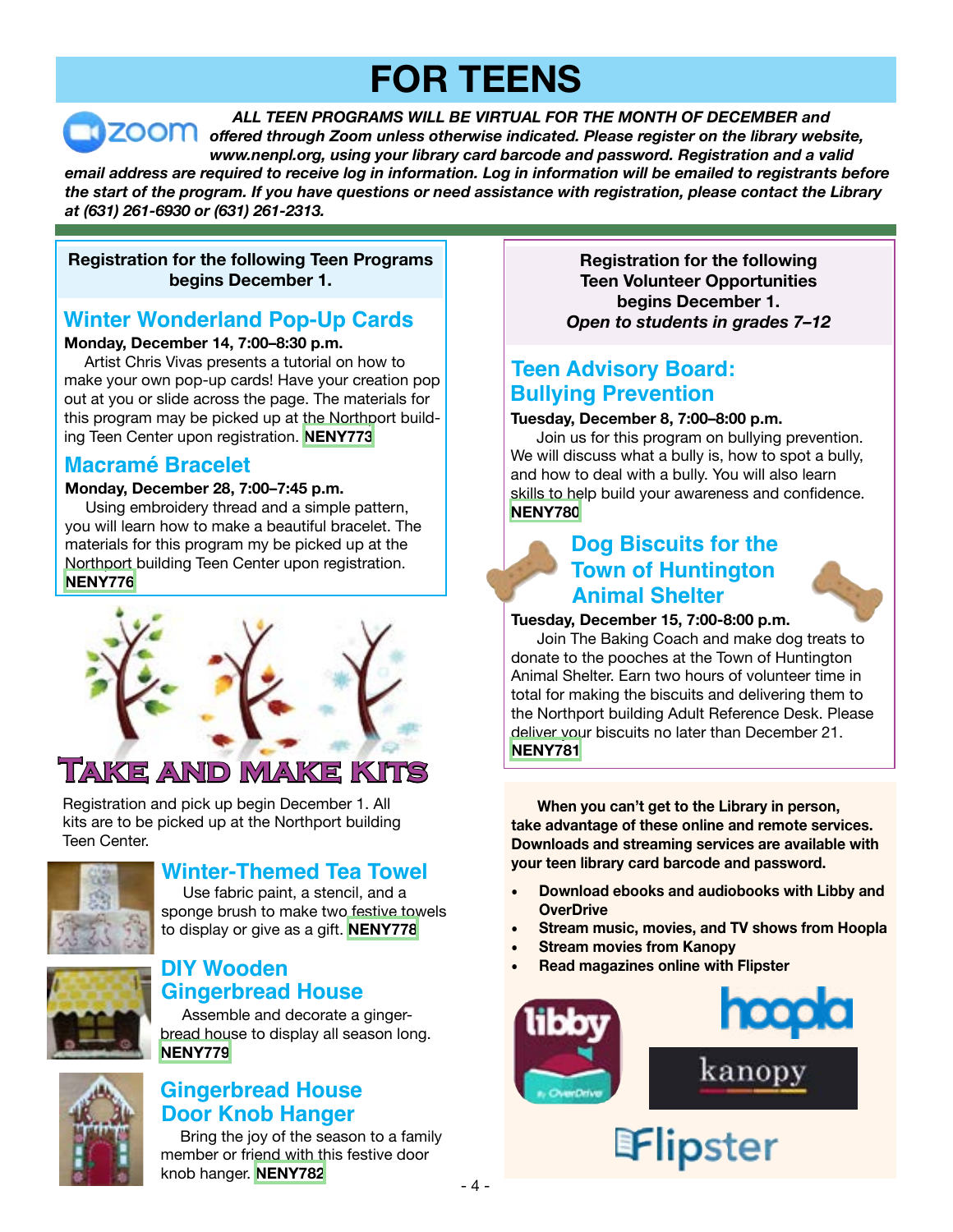# **FOR CHILDREN**

*ALL CHILDREN'S PROGRAMS WILL BE VIRTUAL FOR THE MONTH OF DECEMBER and* **ZOOM** offered through Zoom unless otherwise indicated. Please register on the library website, *www.nenpl.org, using your library card barcode and password. Registration and a valid email address are required to receive log in information. Log in information will be emailed to registrants before the start of the program. If you have questions or need assistance with registration, please contact the Library at (631) 261-6930 or (631) 261-2313.*

**Registration for the following Road to Reading programs is underway. Individual registration is required for each session of the series programs.** 

# **Babies Boogie/Toddlers Tango**

Choose one or more of the following sessions: **December 2–15 [NENJ139](https://search.livebrary.com/record=g1101472~S43) December 16–29 [NENJ160](https://search.livebrary.com/record=g1101475~S43)** *Children 6 months–4 years with adult; siblings welcome*

 Clap your hands and stomp your feet in this high energy music and movement program for little ones. *Registrants will be emailed a link to watch the video at the time of their choosing. The link will only be active during the dates listed above.* (30 min.)

# **Signing Stories**

Choose one or more of the following sessions: **Thursday, December 3, 2:00 p.m. [NENJ161](https://search.livebrary.com/record=g1101507~S43) Thursday, December 10, 2:00 p.m. [NENJ162](https://search.livebrary.com/record=g1101508~S43) Thursday, December 17, 2:00 p.m. [NENJ163](https://search.livebrary.com/record=g1101509~S43)**

*Children birth–5 years with adult; siblings welcome* Children will get an introduction to sign language in this fun and interactive program that will help enhance their developing communication skills. *Registrants will be emailed a link to the Zoom meeting.* (30 min.)

# **Storytime Virtual Tidbits**

Choose one or more of the following sessions: **Friday, December 4, 10:00 a.m. [NENJ164](https://search.livebrary.com/record=g1101431~S43) Friday, December 11, 10:00 a.m[. NENJ165](https://search.livebrary.com/record=g1101433~S43) Friday, December 18, 10:00 a.m. [NENJ166](https://search.livebrary.com/record=g1101434~S43)** C*hildren birth–5 years with adult; siblings welcome*

 This quick splash of great books, fingerplays, and songs—specially selected by our Librarians will add a little fun to your Fridays. Participate live via Zoom at 10:00 a.m. Friday, or watch the video anytime through Sunday night. *Registrants will be emailed a link to the Zoom meeting as well as a link for additional viewings.* (20 min.)

# **Simple Cake Decorating**

**December 1 through December 31** *Children in grades K–5*



Have fun learning the basics of cake decorating from The Baking Coach. *Registrants will be emailed a recipe as well as a link to watch the video at the time of their choosing. The link will be active from December 1, 9:00 a.m. through December 31, 9:00 p.m. only.* (20 min.) Registration is underway. **[NENJ167](https://search.livebrary.com/record=g1101478~S43)**

# **Take 'n Make EZ Looper**

**Kits available to registrants beginning Monday, December 7** *Children in grades 3–5*

The colorful bracelets, key chains, and zipper pulls you can create will make wonderful holiday gifts. The kit includes: EZ Looper loom, crochet hook, dozens of mini rubber bands, and instructions. *Please include your preference for pick up location (Northport or East Northport building) with your registration.*  Registration is underway. **[NENJ168](https://search.livebrary.com/record=g1101495~S43)**

# **Dancing in December with Darlene**

#### **Tuesday, December 8, 10:00 a.m.**

*Children birth–5 years with adult; siblings welcome*

Grab something to shake and rock along with musician Darlene Graham and Ms. Lucy the puppet as they introduce your child to a variety of musical instruments in this interactive family

program. *Registrants will be emailed a link to the Zoom meeting.* (40 min.) Registration is underway. **[NENJ169](https://search.livebrary.com/record=g1102135~S43)**

# **Family Dinner Magic**



**Wednesday, December 9, 7:00 p.m.** *Children in grades 3–5*

Amaze your family with illusions you create from items you find at the dinner table. A professional magician will provide easy-to-follow instructions for magic tricks that will liven up any holiday dinner. *Registrants will be emailed a link to the Zoom meeting.* (45 min.) Registration is underway. **[NENJ171](https://search.livebrary.com/record=g1101502~S43)**



Give the gift that will not break, does not wear out, and cannot be outgrown: A Library Card!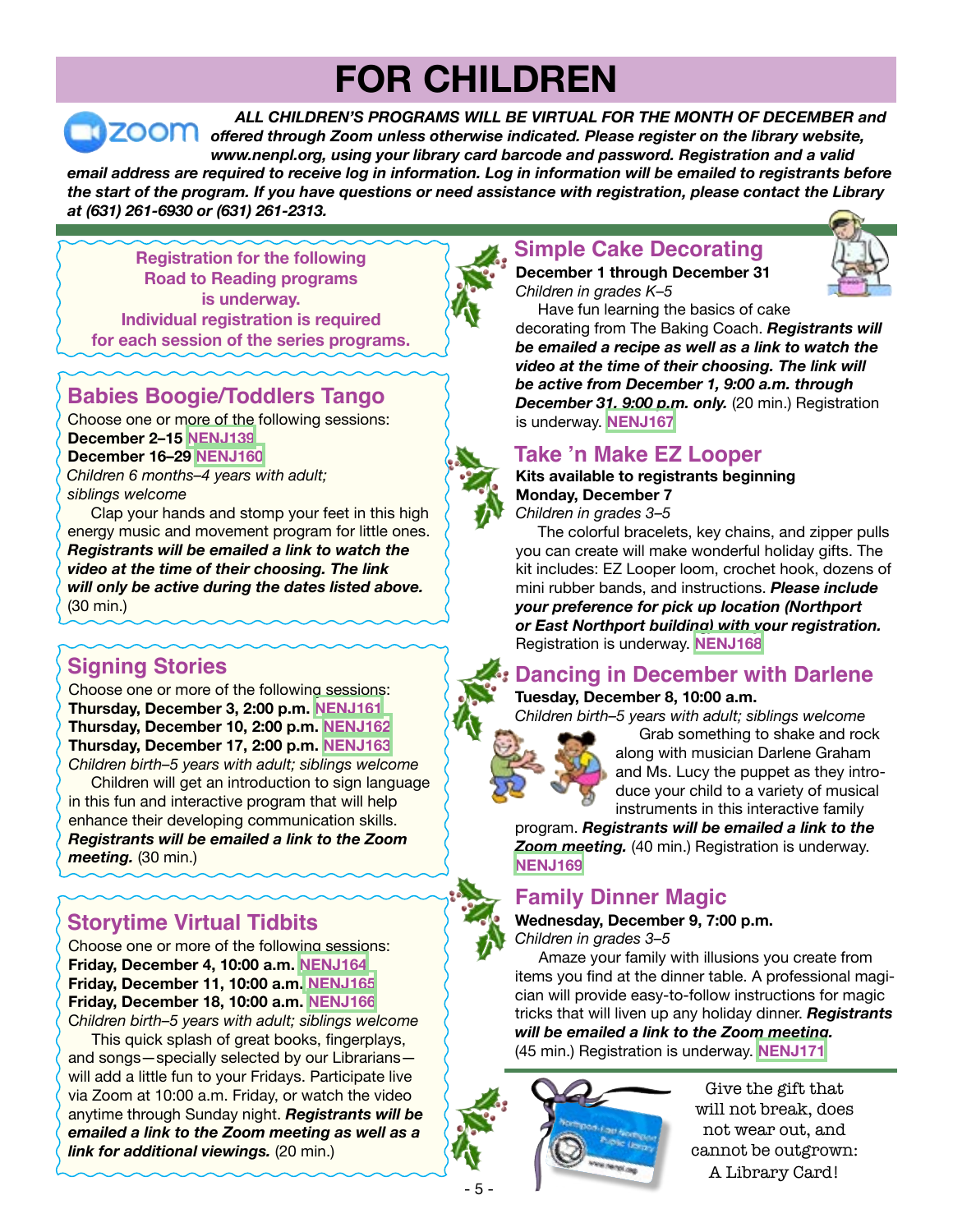# **FOR CHILDREN**



#### **December 14 through January 17**

*Children birth–5 years with adult; siblings welcome* The BenAnna Band ushers in the season with winter classics and some new favorites. This prerecorded video will be available for families to enjoy over and over. *Registrants will be emailed a link to watch the video at the time of their choosing.* (30 min.) Registration is underway. **[NENJ172](https://search.livebrary.com/record=g1101493~S43)**

### **Take 'n Make Gingerbread Playdough**

#### **Kits available to registrants beginning Monday, December 14**



*Children 4 years and up* Make your own fun-to-play with (but not

to eat) sensory playdough. Your kit includes an easy recipe for sweet-smelling homemade clay, 3D printed cookie cutters to make gingerbread people, and a gingerbread cookie-shaped book to create your own story. *Please include your preference for pick up location (Northport or East Northport building)* with your registration. Registration is underway. **[NENJ173](https://search.livebrary.com/record=g1101503~S43)**

### **Sugar and Syrup Storytime**

**Tuesday, December 15, 7:00 p.m.** *Children birth–5 years with adult; siblings welcome*

What's sweeter than syrup? Storytime! Enjoy an evening of stories and music as sweet as a spoonful of sugar. *Registrants will be emailed a link to the Zoom meeting.* (30 min.) Registration is underway. **[NENJ170](https://search.livebrary.com/record=g1101429~S43)**

# **Disney Family Trivia**



#### **Wednesday, December 16, 7:00 p.m.**

*Children in grades K–5*

Celebrate Walt Disney's birthday with an online trivia game. Participants will need two devices to participate: one to watch the questions via Zoom and one to submit answers. Families can work together or compete against one another! *Registrants will be emailed a link to the Zoom meeting.* (60 min.) Registration is underway. **[NENJ174](https://search.livebrary.com/record=g1101438~S43)**

#### **Paws to Read**

#### **Thursday, December 17, 6:30 p.m.** *Children in grades 1–5 with adult*



 Grab a book and Zoom with a certified therapy dog. Kids can practice their reading in a safe and nonjudgmental environment. Children must be accompanied by an adult. Please select a 10-minute time slot when registering. *Registrants will be emailed a link to the Zoom meeting.* (10 min.) Registration is underway. **[NENJ175](https://search.livebrary.com/record=g1101479~S43)**

### **Juggling Funny Stories**

#### **December 21 through January 4** *For families*

The entire family will be laughing out loud as nationally-known entertainer Chris Fascione brings children's stories to life with his high-spirited and innovative performance. Full of energy, humor, and imagination, Chris creates colorful characters through his unique combination of acting, storytelling, comedy, and juggling. *Registrants will be emailed a link to watch this performance at the time of their choosing. The link will be active from December 21, 9:00 a.m. through January 4, 9:00 p.m. only.* (40 min.) Registration is underway. **[NENJ177](https://search.livebrary.com/record=g1101463~S43)**

# **The Story of Ebenezer Scrooge**

**December 28 through January 3**

*Children in grades K–5*

The Traveling Lantern Theatre Company provides a humorous twist on the Charles Dickens classic *A Christmas Carol* in this pre-recorded theater production. *Registrants will be emailed a link to watch this performance at the time of their choosing. The link will be active from December 28, 9:00 a.m. through*  January 3, 7:00 p.m. only. (60 min.) Registration is underway. **[NENJ179](https://search.livebrary.com/record=g1101209~S43)**

#### **SO Circus!**

**Monday, December 28, 2:00 p.m.** *Children 5–12 years*

Step right up . . . The circus is in town! Josh from SO Fun City will take participants on a silly adventure while practicing and mastering fun circus skills using items found around the house. *Registrants will be emailed a link to the Zoom meeting.* (30 min.) Registration is underway. **[NENJ178](https://search.livebrary.com/record=g1101481~S43)**

### **Adventures in Art**

*Children in grades K-5*

Recorded art lessons with museum educator



Tami Wood are still available for viewing this month. Please visit the Children's Page on the library website for more information about accessing these videos: **[www.nenpl.](http://www.nenpl.org/childrens/index.php) [org/childrens/index.php](http://www.nenpl.org/childrens/index.php)**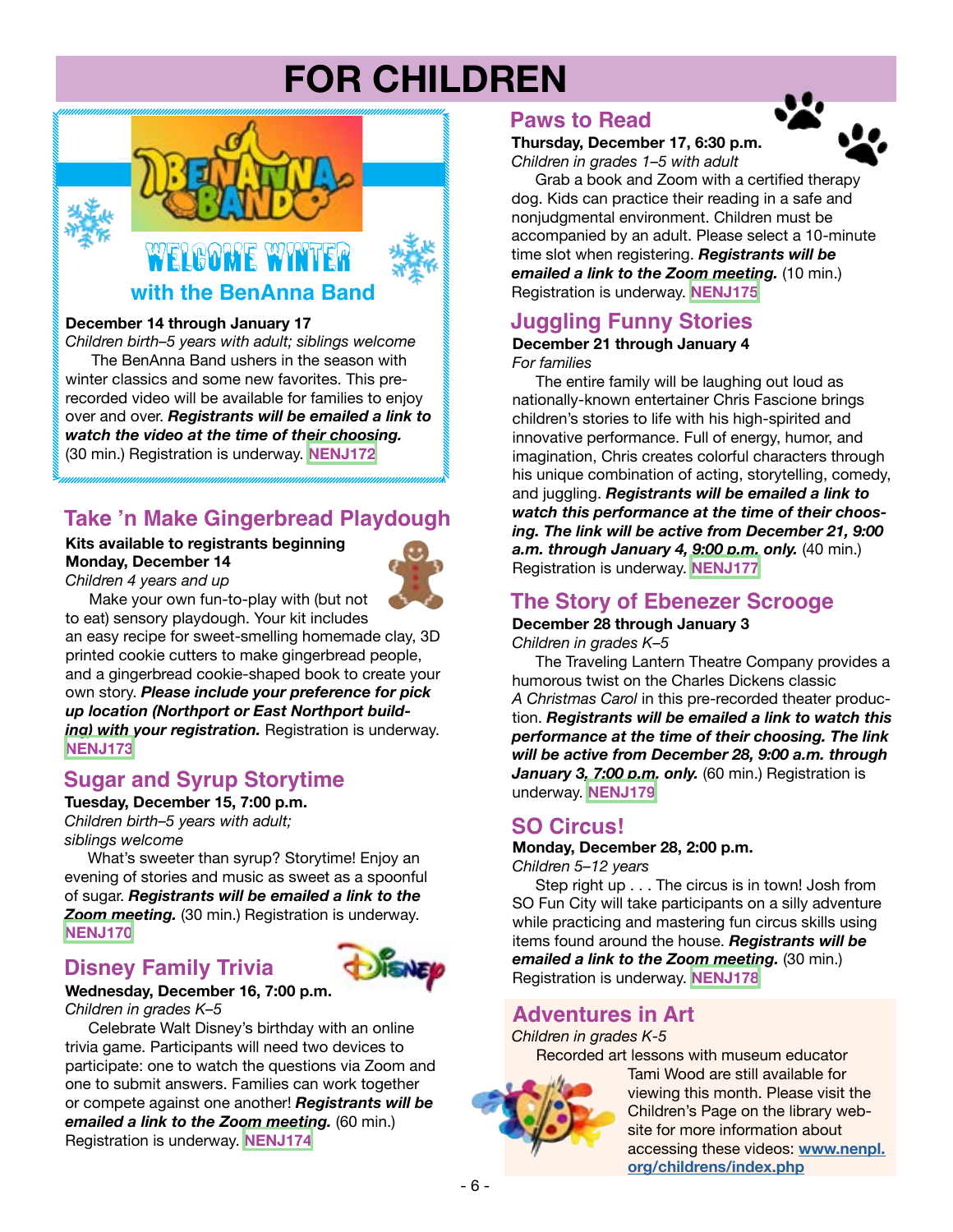# **FOR CHILDREN**

# **Noon Year's Eve Party Kit**

HAPPYA

**Kits available to registrants beginning Monday, December 21** Your party-in-a-bag kit includes: New Year's crafts, a hat, a noisemaker, a lei, streamers, and coloring and puzzle sheets. *Please include your preference for pick up location (Northport or East Northport building) with your registration.* 

#### **Virtual Noon Year's Eve Party**

外界

**Wednesday, December 30, 11:30 a.m.** *Children 4 years and up* Let's get the party started! Say goodbye to 2020 with a New Year's Eve countdown to noon.

*Registrants will be emailed a link to the Zoom meeting.* (30 min.) Registration is underway. **[NENJ176](https://search.livebrary.com/record=g1101583~S43)**

**\*\*\*\*\*\*\*\*\*\*\*\*\*\*\*\*** 

The Children's Librarians have recorded a special reading of the classic story, *The Mitten*. Celebrate the season with us by viewing the video on the library's YouTube channel: **[www.youtube.com/nenplibrary](http://www.youtube.com/nenplibrary)**

# **Backpack Storytimes Are Back!**



Our Backpack Storytimes are once again available to check out. Each thematic backpack contains books, a music CD, manipulatives such as puppets and puzzles, and suggested enrichment activities. Storytime subjects include: dinosaurs, princesses, superheroes, shapes, sight words, learning Spanish, animals, outer space, toilet learning, and so much more. Designed for children three years and up, Backpack Storytimes circulate for seven days.

Backpack Storytimes promote early literacy skills by providing age-appropriate literature, music, and activities. These kits will help you create a fun and stimulating environment wherever you are, which is key to creating a lifelong love of books and learning.

**December 2020 Bookmark by Gianna Ierulli** 





 Ask a Children's Librarian for a holiday surprise when you borrow any seasonal book or movie during the month of December. Some suggestions: